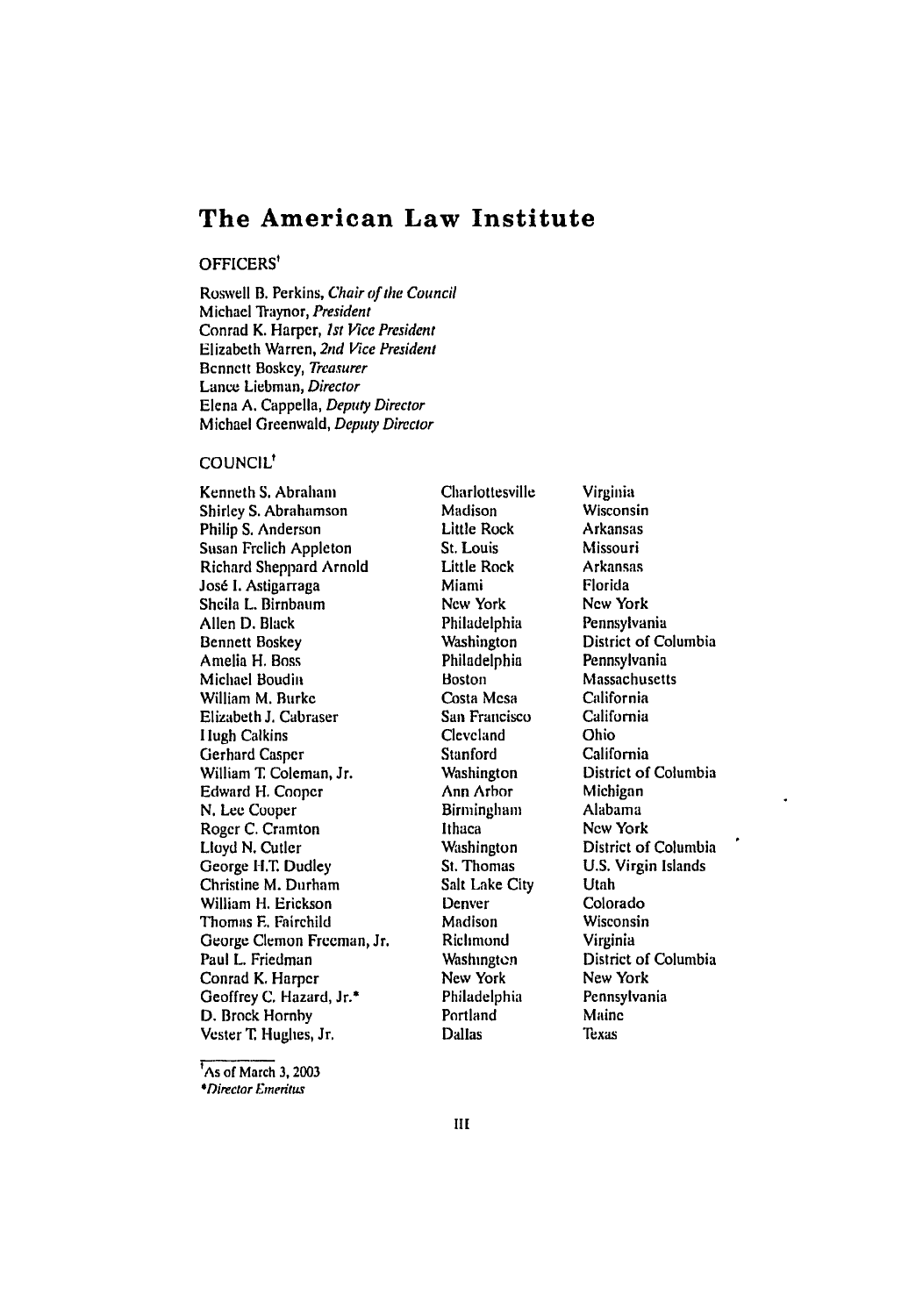# COUNCIL

Mary Kay Kane Herma Hill Kay Carolyn Dineen King Carolyn B. Lamm Douglas Laycock Pierre N. Leval Betsy Levin Hans **A.** Linde Martin Lipton Myles V. Lynk Robert MacCrate Margaret H. Marshall John **J.** McKetta, **III** Vincent L. McKusick Daniel **J.** Meltzer Robert **H.** Mundheim Kathryn **A.** Oberly Roswell B. Perkins Harvey S. Perlman Ellen Ash Peters Louis H. Pollak Roberta C. Ramo Mary M. Schroeder Sherwin P. Simmons Win. Reece Smith, Jr. Robert A. Stein John T. Subak Michael Traynor Bill Wagner Patricia M. Wald Elizabeth Warren William H. Webster George Whittcnburg Herbert P. Wilkins James **I1.** Wilson, Jr.

#### *Emeritus Council Members*

Joseph F. Johnston Nicholas deB. Katzenbach Hale McCown Ernest **J.** Sargeant Lawrence E. Walsh

San Francisco Berkeley Houston **Washington** Austin New York **Washington** Salem New York Tempe New York Boston Austin Portland Cambridge New York New York New York Lincoln Hartford Philadelphia Albuquerque Phoenix Miami Tampa Chicago Boca Grande San Francisco Tampa Washington Cambridge **Washington** Amarillo Boston Atlanta

California Texas District of Columbia **Texas** New York District of Columbia **Oregon** New York Arizona New York Massachusetts Texas Maine Massachusetts New York New York New York Nebraska Connecticut Pennsylvania New Mexico Arizona Florida Florida Illinois Florida California Florida District of Columbia Massachusetts District of Columbia Texas Massachusetts Georgia

California

Birmingham Princeton Yellow Springs Boston Oklahoma City Alabama New Jersey Ohio Massachusetts Oklahoma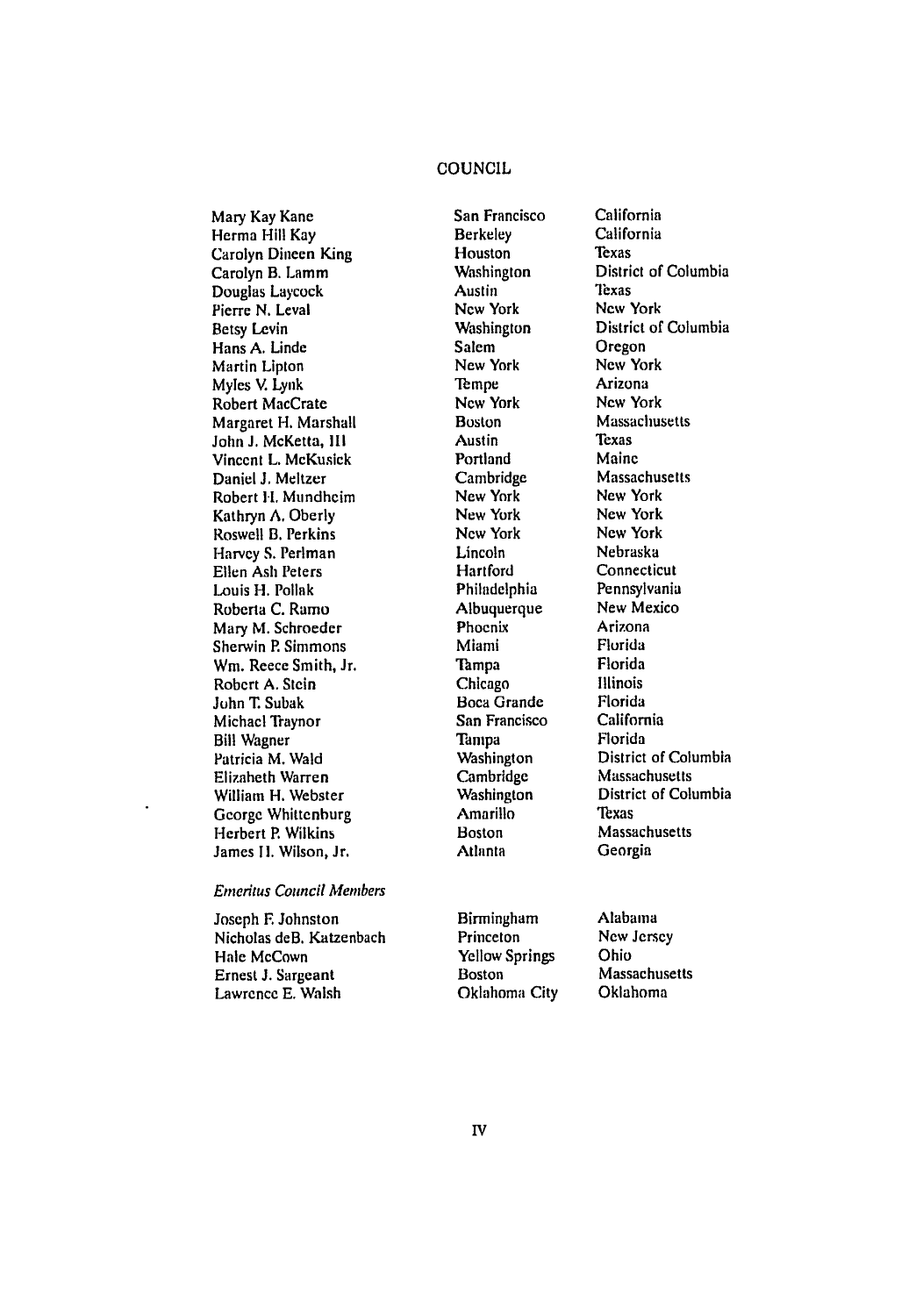# **RESTATEMENT OF THE LAW THIRD TRUSTS**

#### **REPORTER**

\*EDWARD **C.** HALBACH, JR., University of California at Berkeley School of Law, Berkeley, California

#### **ADVISERS**

MARK L. ASCHER, University of Texas School of Law, Austin, Texas MARTIN D. BEGLEITER, Drake University Law School, Des Moines, Iowa JONATHAN BLATTMACHR, New York, New York CHRISTINE M. DURHAM, Associate Chief Justice, Utah Supreme Court, Salt Lake City, Utah MARY LoUISE FELLOWS, University of Minnesota Law School, Minneapolis, Minnesota **E.** JAMES GAMBLE, Bloomfield Hills, Michigan JOHN T. GAUBATZ, University of Miami School of Law, Coral Gables, Florida **HUGH** R. JONES, New Hartford, New York [to **1997]** JOSEPH KARTIGANER, New York, New York JOHN H. LANGBEIN, Yale Law School, New Haven, Connecticut BEvIS LONGSTRETH, New York, New York [from **19981** "WILLIAM M. MCGOVERN, JR., University of California at Los Angeles School of Law, Los Angeles, California **PAM** H. **SCHNEIDER,** Philadelphia, Pennsylvania SHERWIN P. SIMMONS, Miami, Florida ROBERTA. STEIN, Executive Director, American Bar Association, Chicago, Illinois JAMES R. WADE, Denver, Colorado LAWRENCE W. WAGGONER, University of Michigan Law School, Ann Arbor, Michigan DONOVAN W. M. WATERS, Victoria, British Columbia, Canada HERBERT P. WILKINS, Boston College Law School, Newton, Massachusetts, formerly Chief Justice, Supreme Judicial Court of Massachusetts JOSEPH L. WYATT, JR., Los Angeles, California

### EX OFFICIO

ROSWELL B. PERKINS, New York, New York *Chair of the Council, The American Law Institute* MICHAEL TRAYNOR, San Francisco, California *President, The American Law Institute* LANCE **LIEBMAN, New York, New York** *Director, The American Law Institute*

<sup>&#</sup>x27;The American Law Institute **A.** James Casner Reporter [from **1993].**

<sup>&</sup>quot;Professor McGovern served as Associate Reporter from **1996** to **1998.**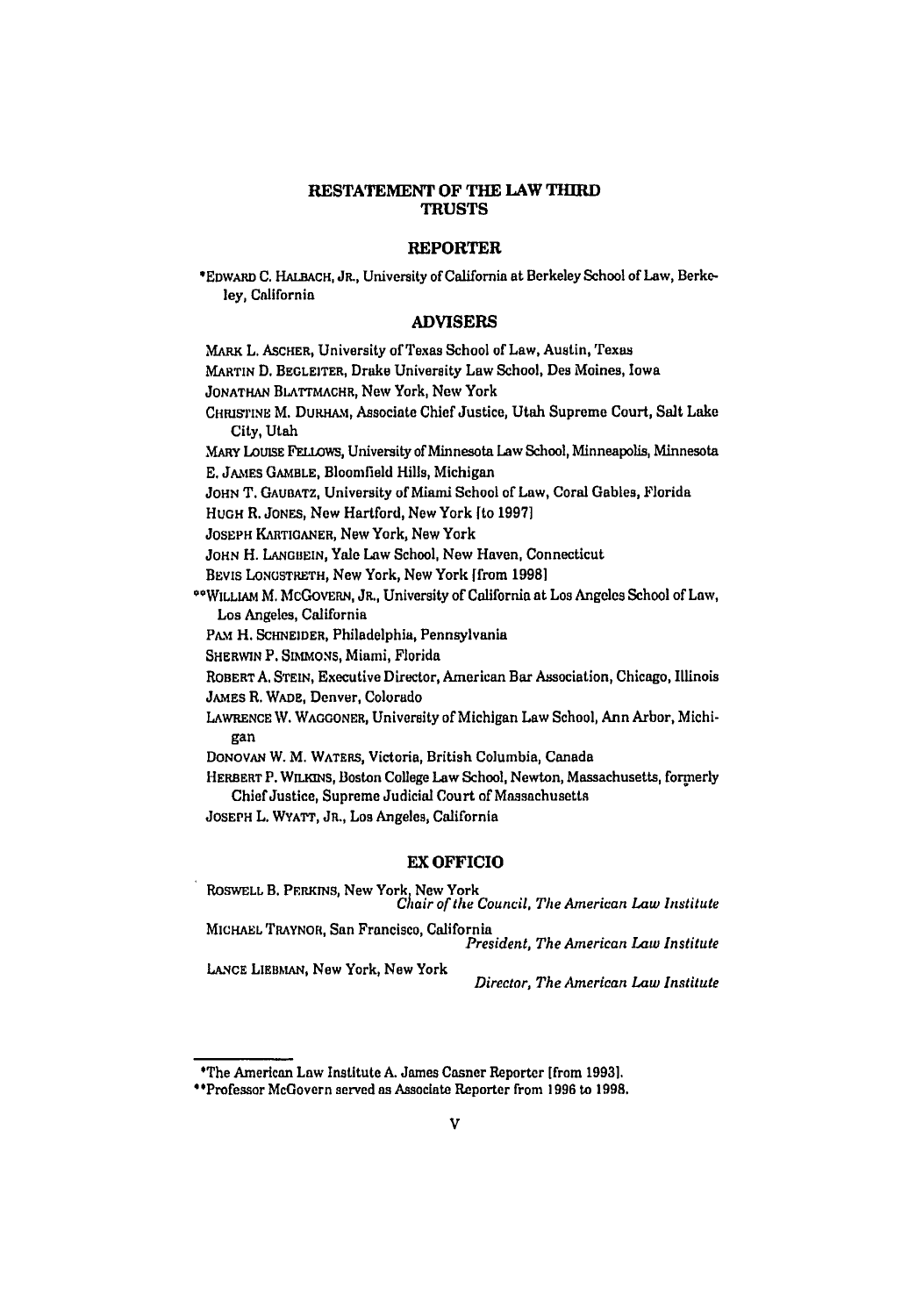#### **Trusts**

# (as of February **16, 2001)**

ALEX **A.** ALSTON, JR., Jackson, Mississippi

JAMES BARR AMEs, Boston, Massachusetts

R GORDON APPLEMAN, Fort Worth, Texas

MARK **G.** ARNOLD, St. Louis, Missouri

**JERALD DAVID** AUGUST, West Palm Beach, Florida

ROBERT E. AUSTIN, JR., Leesburg, Florida

LAWRENCE HERMAN AVERILL, JR., Little Rock, Arkansas

LUTHER **J.** AVERY, San Francisco, California

STEVEN K. BAIAAN, Tulsa, Oldahoma

GEORGE PATERSON BARTON, Wellington, Now Zealand

**G. D'ANDELOT** BELIN, Boston, Massachusetts

EDWARD B. **BENJAMIN,** JR., *New* Orleans, Louisiana

FRANK **S. BERAI.,** Hartford, Connecticut

MARIAN MAYER BERKETT, New Orleans, Louisiana

LAWRENCE BILDER, New Jersey Superior Court, Appellate Division, Jersey City, New Jersey

HARVEY ERNEST BINES, Boston, Massachusetts

IRA MARK BLOOM, Albany, New York

MAX E. BLUMENTHAL, Baltimore, Maryland

GEORGE T. **BOGERT,** Chicago, Illinois

BRUCE H. BOKOR, Clearwater, Florida

RICHARD **A.** BOOTH, Rockville, Maryland

JACKSON M. BRUCE, **JR.,** Naples, Florida

ALICE GRESHAM BULLOCK, Washington, D.C.

JOHN P. BURTON, Santa Fe, New Mexico JONATHAN H. CHURCHILL, New York, **Now** York CAROLYN COCHRAN CLARK, *New* York, **Now** York HARRY **CLAYTON** COOK, JR., Wast.ington, D.C. *THE* R'r. **HON.** THE LoRD CooKE oF TIIORNDON, Wellington, New Zealand DAVE **L.** CORNFELD, St. Louis, Missouri **JAMF.s** J. CROMWELL, Rockville, Maryland CHRISTOPHER SCOTT D'ANGEO, Philadelphia, Pennsylvania **JOEL** C. DOBRIs, Davis, California **ALLAN G.** DONN, Norfolk, Virginia JAY DRATLER, JR., Akron, Ohio W. WAYNE **DRNKWATER,** JR., Jackson, Mississippi PHYLLIS KAY DRYDEN, San Francisco, California STEPHEN DYCUS, South Royalton, Vermont MICHAEL **B.** ELEFANTE, Boston, Massachusetts Ivan A. ELLIOTT, JR., Carmi, *Illinois* **DAVID** M. ENGLISH, Columbia, Missouri -IAROLD BOLTON FINN III, Stamford, Connecticut MICHAEL D. FLOYD, Birmingham, **Alabama** PETER FLYNN, Illinois Circuit Court of Cook County, Chicago, Illinois ADRIAN M. FOLEY, JR., Roseland, New Jersey MICHAEL R, FORD, Oklahoma **City,**

Oklahoma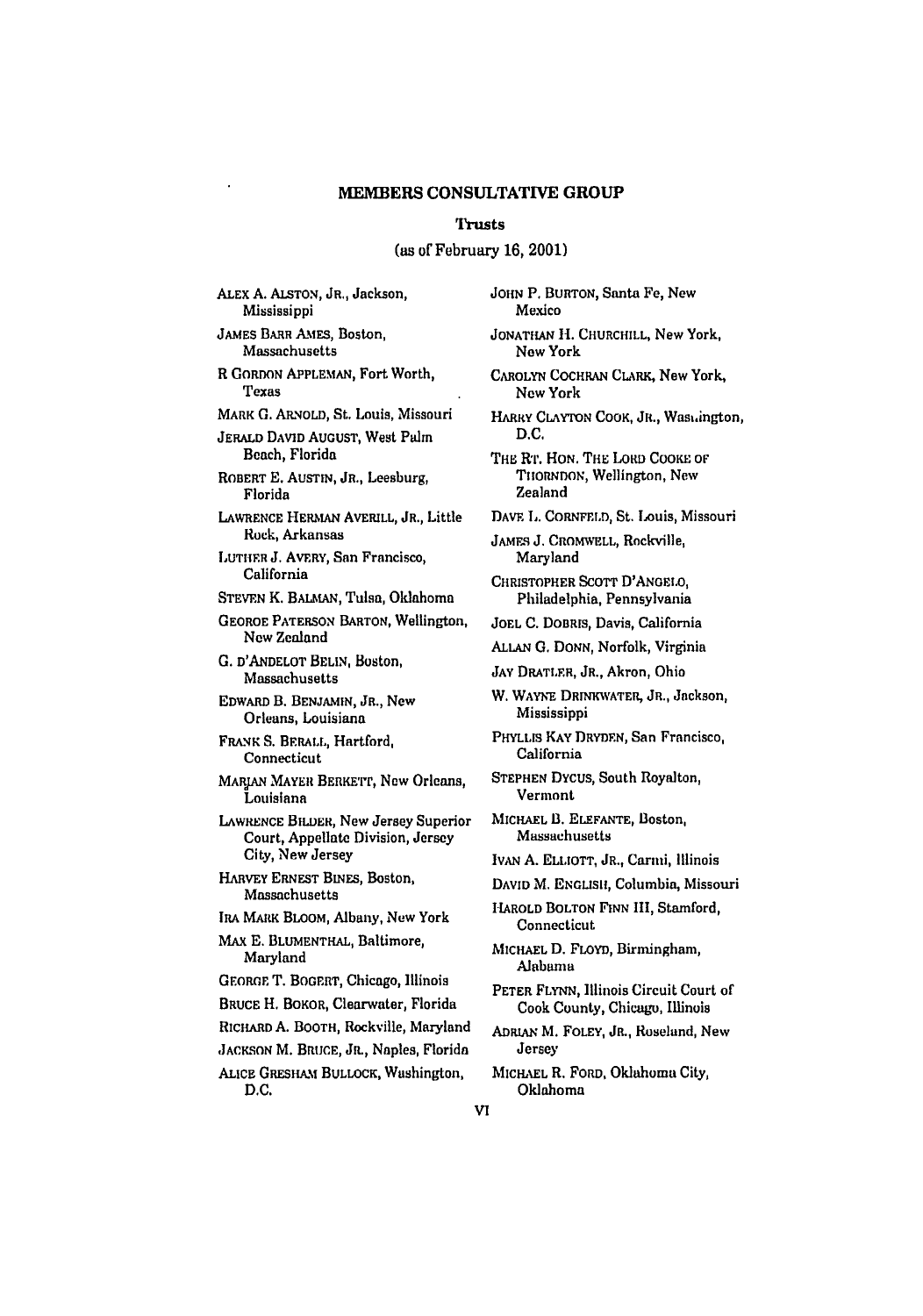#### MEMBERS **CONSULTATIVE** GROUP

ROBERT L. FREEDMAN, Philadelphia, Pennsylvania MARION R. FREMONT-SMITH, Boston, Massachusetts MARTIN L. FRIED, Syracuse, New York K. BRUCE FRIEDMAN, San Francisco, California MARVIN GARFINKEL, Philadelphia, Pennsylvania JOHN L. GAIvEY, Washington, D.C. DANIEL A. GECKER, Richmond, Virginia **A.** SPENCER GILBERT III, Jackson, Mississippi JOSEPH GOLDBERG, Albuquerque, New Mexico JOSEPH W. GRIER, JR., Charlotte, North Carolina DAVID W. GRUNING, **New** Orleans, Louisiana H. REESE HANSEN, Provo, Utah RICHARD E.V. HARRIS, Piedmont, California MAURICE A. HARTNETT, **Ill,** Delaware Supreme Court, Dover, Delaware WILLIAM DIXON HAUGHT, Little Rock, Arkansas H. OBER HESS, Philadelphia, Pennsylvania WILLIAM B. HILGERS, Austin, Texas HENRY P. HOFFSTOT, JR., Pittsburgh, Pennsylvania ERIC MILLS HOLMES, Grundy, Virginia JEROLD I. HORN, Peoria, Illinois THOMAS WOODWARD HOUGHTON, Houston, Texas **DONALD** L. HOWELL, Houston, Texas MONT P. HoYT, Houston, Texas JOSEPH E. IMBRIACO, Summit, New Jersey **J.** RODNEY JOHNSON, Richmond, Virginia RICHARD JULIEN, Belvedere, California RICHARD Z. KABAKER, Madison, Wisconsin

ELIZABETH SLUSSER KELLY, Philadelphia, Pennsylvania EDWARD T. KENYON, Chilmark, **Massachusetts** CATHERINE KESSEDJIAN, Paris, France CIIARLES **CAPEN** KINGSLEY, New Haven, Connecticut RICHARD S. KINYON, San Francisco, California A. Koozo *PmU* KL LuzE, Camden, **New** Jersey KENNETH M. KLUG, Fresno, California DANIEL **C.** KNICKERBOCKER, JR., Brooklyn, New York RICHARD H. KOPPES, Sacramento, California GERALD KORNGOLD, Cleveland, Ohio JEFFREY D. KOVAR, Washington, D.C. ANDREW KULL, Atlanta, Georgia HARRY V. LAMON, JR., Atlanta, Georgia WIULmM P. **LAPIANA,** New York, **New** York HERBERT I. LAZEROW, San Diego, California RICHARD **D.** LEGGAT, Boston, Massachusetts VICTOR B. LEVIT, San Francisco, California **DAVID** MAURICE LEVITAN, Roslyn Harbor, New York BARBARA B. LEWIS, Louisville, Kentucky WILLIAM JOSEPH **LINKOUS,** JR., Atlanta, Georgia HOUSTON PUTNAM LOWRY, Meriden, Connecticut **JOIIN SHAFROTH LUTZ, Denver,** Colorado W. CULLEN MACDONALD, New York, New York H. **STEPHEN MADSEN,** Cleveland, Ohio GRAYSON M.P. **MCCOUCH,** Coral Gables, Florida JOSEPH McLAUGHLIN, New York, New York